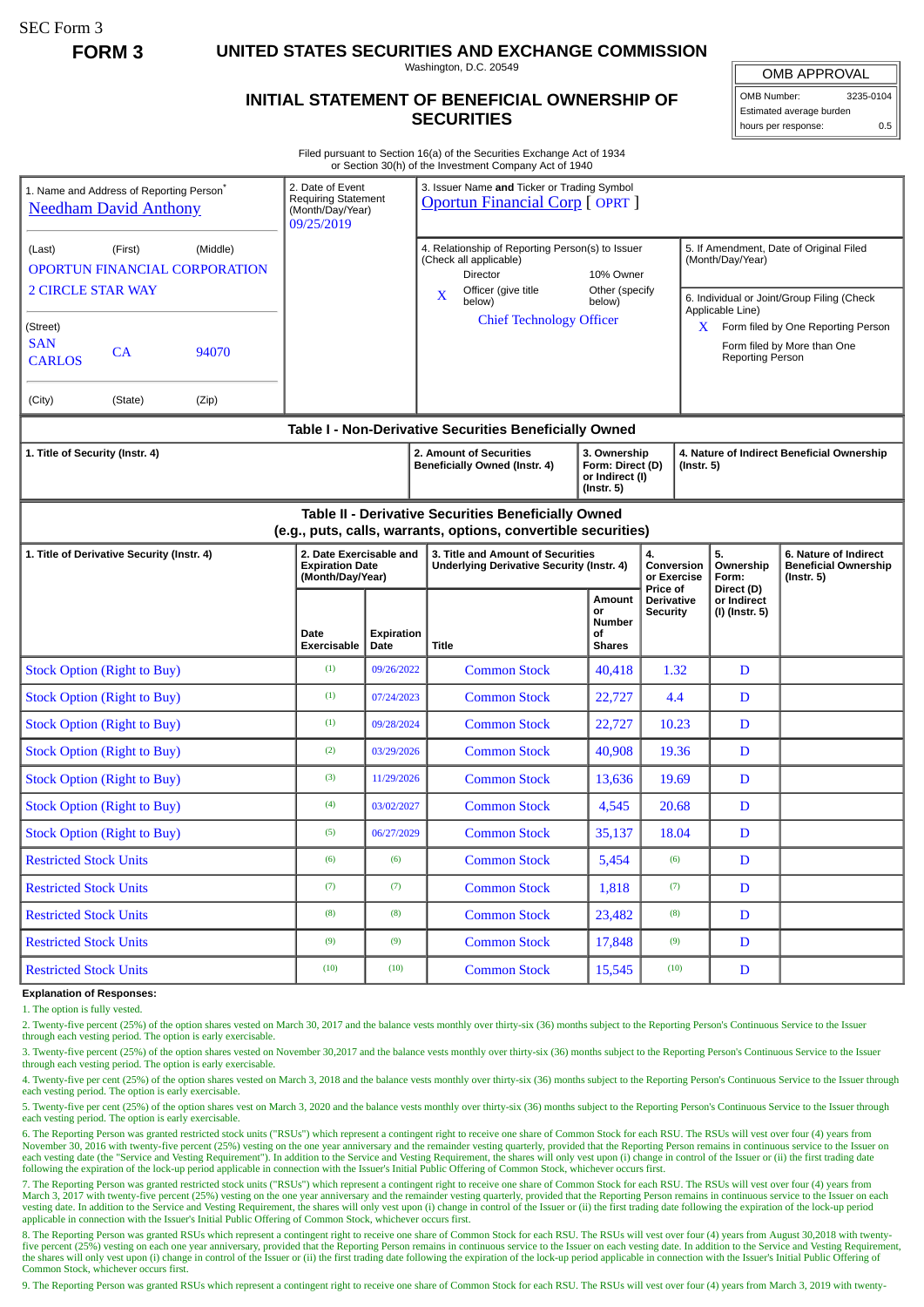five percent (25%) vesting on each one year anniversary, provided that the Reporting Person remains in continuous service on each vesting date.

10. The Reporting Person was granted RSUs which represent a contingent right to receive one share of Common Stock for each RSU. The RSUs will vest over two (2) years from August 1, 2019 with fifty<br>percent (50%) vesting on

/s/ Kathleen Layton (Attorney- 09/25/2019)<br>in-Fact)

\*\* Signature of Reporting Person Date

Reminder: Report on a separate line for each class of securities beneficially owned directly or indirectly.

\* If the form is filed by more than one reporting person, *see* Instruction 5 (b)(v).

\*\* Intentional misstatements or omissions of facts constitute Federal Criminal Violations *See* 18 U.S.C. 1001 and 15 U.S.C. 78ff(a).

Note: File three copies of this Form, one of which must be manually signed. If space is insufficient, *see* Instruction 6 for procedure.

**Persons who respond to the collection of information contained in this form are not required to respond unless the form displays a currently valid OMB Number.**